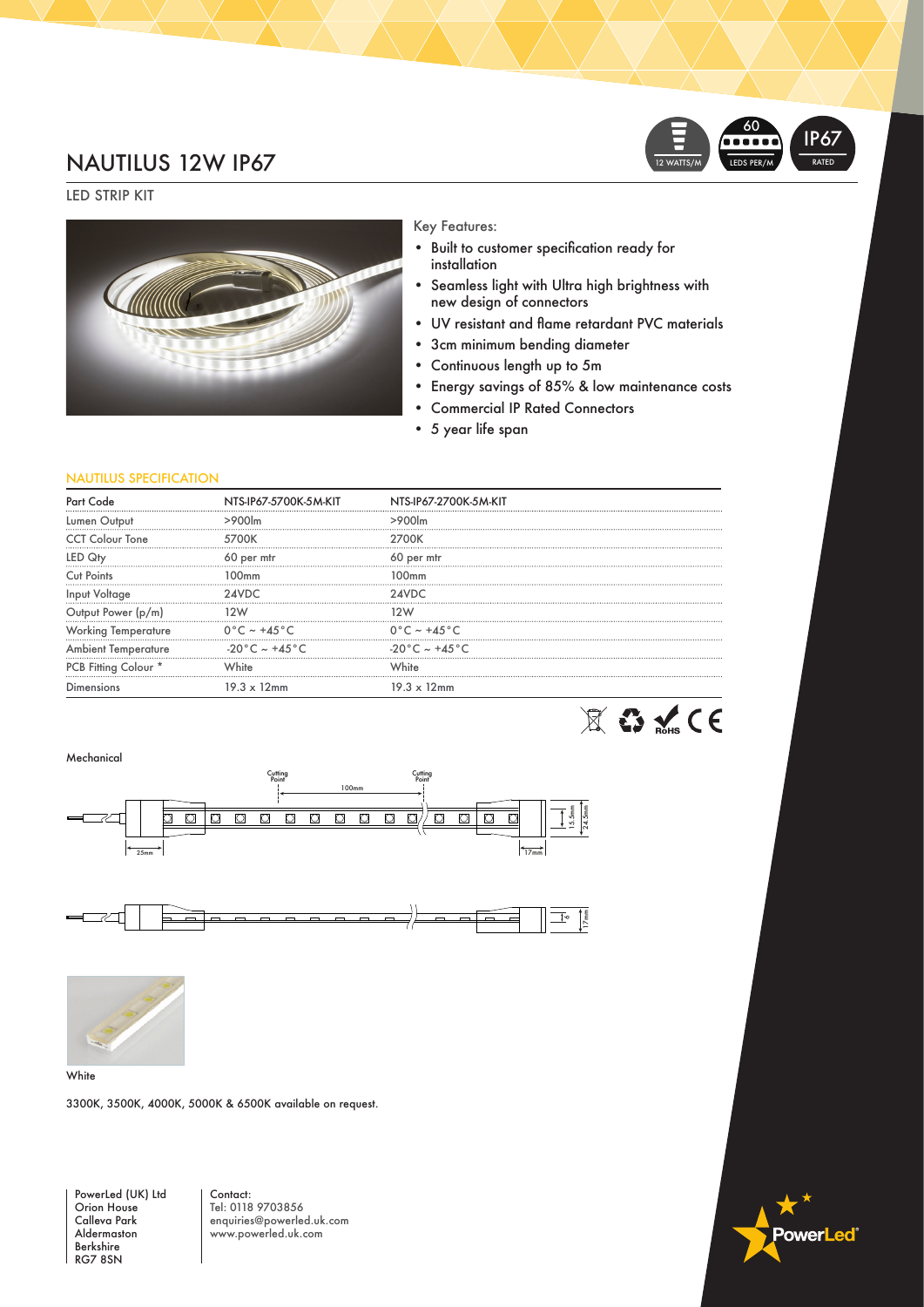# NAUTILUS 12W IP67

LED STRIP KIT

INNOVATIVE CONNECTIONS TO MAKE A BESPOKE ORDER



Finished Assembly View



Components of Front Connector:

Ē



Anti-skidding Clip U Steel Plate PC Sleeve





12 WATTS/M

Finished Assembly View

 $\frac{1}{\sqrt{2}}$ 

**DEANE** 



 $\equiv$ 60

IP67

LEDS PER/M

End Cap (Contain Silicon Gasket)

PROFESSIONAL IP RATED CONNECTIONS





MOUNTING PROFILE AND CLIP ~ STANDARD ALUMINIUM PROFILE

Not included in kit - can be ordered separately.



| Model                 | $W^*H(mm)$ | Standard Length (L:mm) | . l (mm) | L2(mm) | Screw Hole (∅:mm) | Hole Number | For Product |
|-----------------------|------------|------------------------|----------|--------|-------------------|-------------|-------------|
| NTS-IP67-EXT 18.5*9.5 |            | 300                    |          | 200    | ⊘3.5              |             |             |
|                       |            | 500                    |          | 200    |                   |             |             |
|                       |            | oog                    | '00      | 200    | ⊘3.5              |             |             |
|                       |            |                        | $\Omega$ | ገበር.   |                   |             |             |

PowerLed (UK) Ltd Orion House Calleva Park Aldermaston Berkshire RG7 8SN

Contact: Tel: 0118 9703856 enquiries@powerled.uk.com www.powerled.uk.com